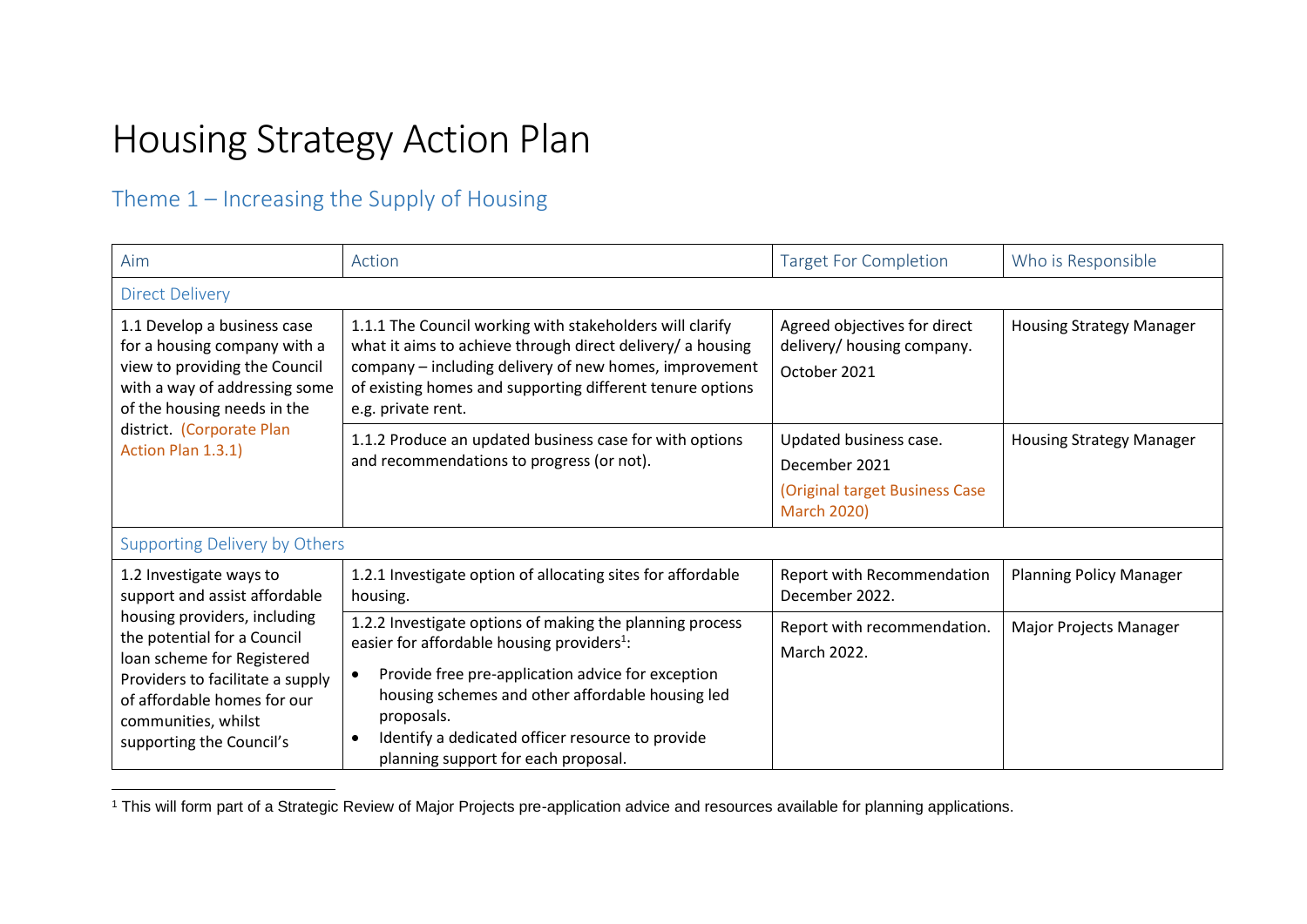| Aim                                                                                                                                             | Action                                                                                                                                                                                                                                                                                                                                                                          | <b>Target For Completion</b>                                                                                                                                                                                                       | Who is Responsible                                                     |
|-------------------------------------------------------------------------------------------------------------------------------------------------|---------------------------------------------------------------------------------------------------------------------------------------------------------------------------------------------------------------------------------------------------------------------------------------------------------------------------------------------------------------------------------|------------------------------------------------------------------------------------------------------------------------------------------------------------------------------------------------------------------------------------|------------------------------------------------------------------------|
| financial sustainability.<br>(Corporate Plan Action Plan<br>1.5.1                                                                               | Better engage internal and external consultees<br>$\bullet$<br>(including highways, etc.) so that issues and constraints<br>are identified early.                                                                                                                                                                                                                               |                                                                                                                                                                                                                                    |                                                                        |
|                                                                                                                                                 | 1.2.3 Secure support from local communities to enable the<br>successful delivery of affordable housing.<br>The Council will work with Registered Providers, other<br>developers and landowners to involve local<br>communities in new housing schemes in their areas.<br>The Council will work with Neighbourhood Plan groups<br>to help identify sites for affordable housing. | Every proposed exceptions<br>housing scheme will include at<br>least one community<br>consultation event. (Annual<br>monitoring).<br>Offer support to all existing<br>and new Neighbourhood plan<br>group.<br>(Annual monitoring). | <b>Community Enabling Officer</b><br><b>Community Enabling Officer</b> |
|                                                                                                                                                 | 1.2.4 Provide loan funding to help Registered Providers<br>deliver affordable housing.                                                                                                                                                                                                                                                                                          | Pilot scheme in place by<br><b>March 2021</b>                                                                                                                                                                                      | <b>Housing Strategy Manager</b>                                        |
|                                                                                                                                                 | 1.2.5 Work with Homes England to make the case for<br>higher grant rates and/or ability to use grant with cross-<br>subsidy from market homes.                                                                                                                                                                                                                                  | Pilot mixed funding scheme<br>proposal to Homes England.<br>December 2021                                                                                                                                                          | <b>Housing Strategy Manager</b>                                        |
|                                                                                                                                                 | 1.2.6 Use s106 commuted sums to provide top-up funding<br>for affordable housing for schemes which would otherwise<br>not be viable.                                                                                                                                                                                                                                            | Annual budget approved.<br>March 2021 - March 2025.                                                                                                                                                                                | <b>Housing Strategy Manager</b>                                        |
| 1.3 The Council will consider a<br>range of actions to help de-<br>risk housing development<br>(including affordable housing)<br>and bring back | 1.3.1 Consider whether providing sites for 'Coastal<br>rollback' linked to affordable housing developments helps<br>deliver both.                                                                                                                                                                                                                                               | Options and viability report.<br><b>March 2022</b>                                                                                                                                                                                 | <b>Housing Strategy Manager</b><br>and Coastal Manager                 |
|                                                                                                                                                 | 1.3.2 Investigate de-risking options including gaining<br>outline planning permission on selected sites.                                                                                                                                                                                                                                                                        | Report with Recommendation<br>March 2022.                                                                                                                                                                                          | <b>Major Projects Manager</b>                                          |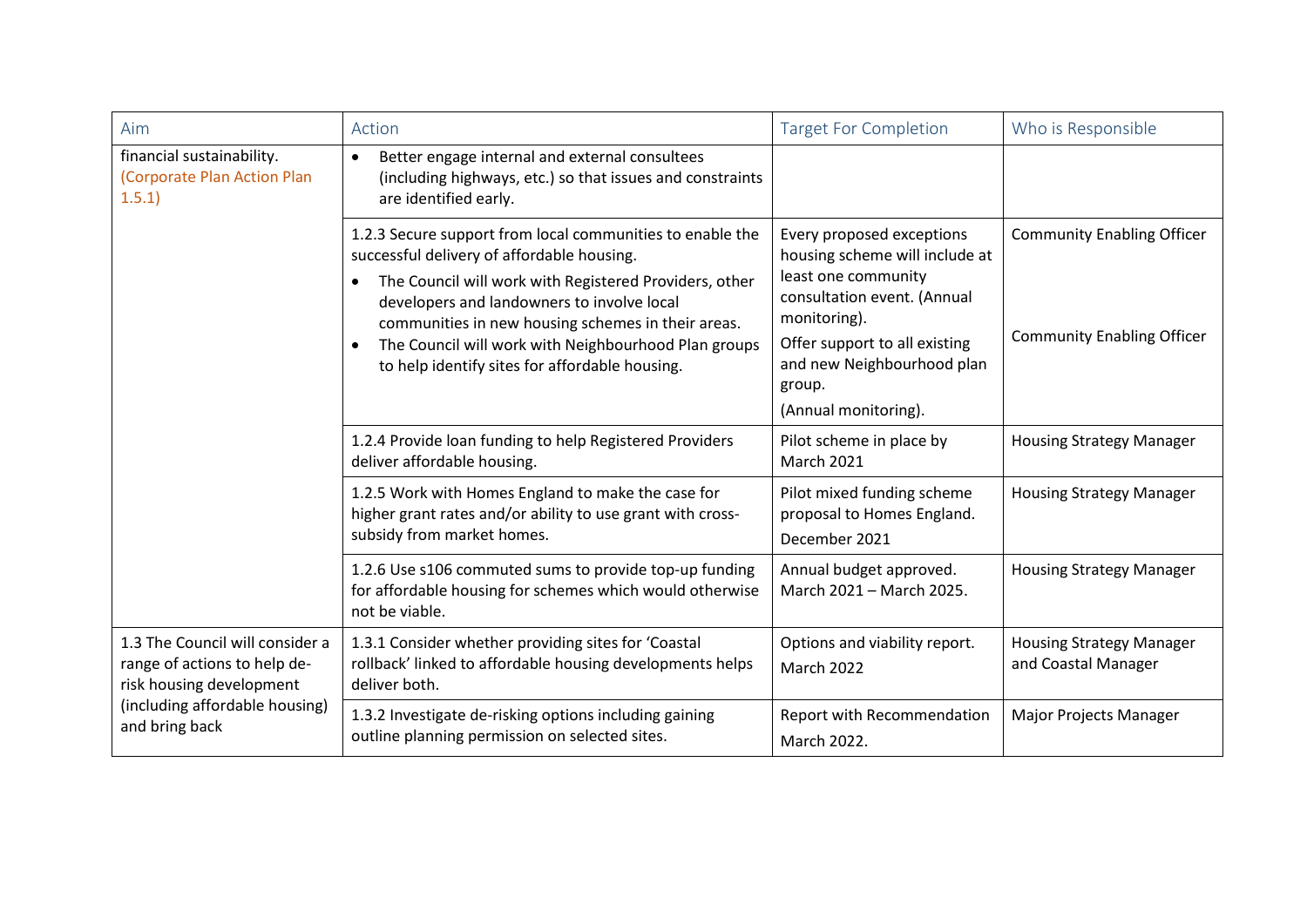| Aim                                                                                                                                                                                                                                    | Action                                                                                                                                                                                | <b>Target For Completion</b>                                                       | Who is Responsible                                                   |
|----------------------------------------------------------------------------------------------------------------------------------------------------------------------------------------------------------------------------------------|---------------------------------------------------------------------------------------------------------------------------------------------------------------------------------------|------------------------------------------------------------------------------------|----------------------------------------------------------------------|
| recommendations to<br>implement the most effective.                                                                                                                                                                                    | 1.3.3 Investigate ways we can encourage small and<br>medium-sized enterprises (SME) to provide new housing<br>(and employment) in the district.                                       | Carry out research into<br>barriers for SME builders/<br>developers. December 2022 | Joint project Housing<br><b>Strategy and Economic</b><br>Development |
| <b>Supporting New Types of Development</b>                                                                                                                                                                                             |                                                                                                                                                                                       |                                                                                    |                                                                      |
| 1.4 Market rented homes are<br>'under-represented' in the<br>district and build-to-rent could<br>play in important role in<br>increasing supply, inward<br>investment and driving up<br>standards within the private<br>rented sector. | 1.4.1 Investigate ways the Council can support the<br>development of good quality market rented housing.                                                                              | Undertake research and<br>report with recommendations.<br>September 2022           | <b>Housing Strategy Manager</b>                                      |
| 1.5 Support the use of Modern<br>methods of construction<br>(MMC) where this brings<br>demonstrable benefits.                                                                                                                          | 1.5.1 The Council will encourage and support the use of<br>MMC by helping to identify sites, liaison with planning and<br>consultation with Town/Parish Councils and local residents. | MMC scheme on site by April<br>2023.                                               | <b>Housing Strategy Manager</b>                                      |
| 1.6 Support the delivery of<br>community-led housing in the<br>district.                                                                                                                                                               | 1.6.1 Help grow existing community-led organisations.                                                                                                                                 | Four new affordable homes<br>each year.                                            | <b>Community Housing Enabler</b>                                     |
|                                                                                                                                                                                                                                        | 1.6.2 Establish new community-led groups.                                                                                                                                             | One new group by March<br>2023.                                                    | <b>Community Housing Enabler</b>                                     |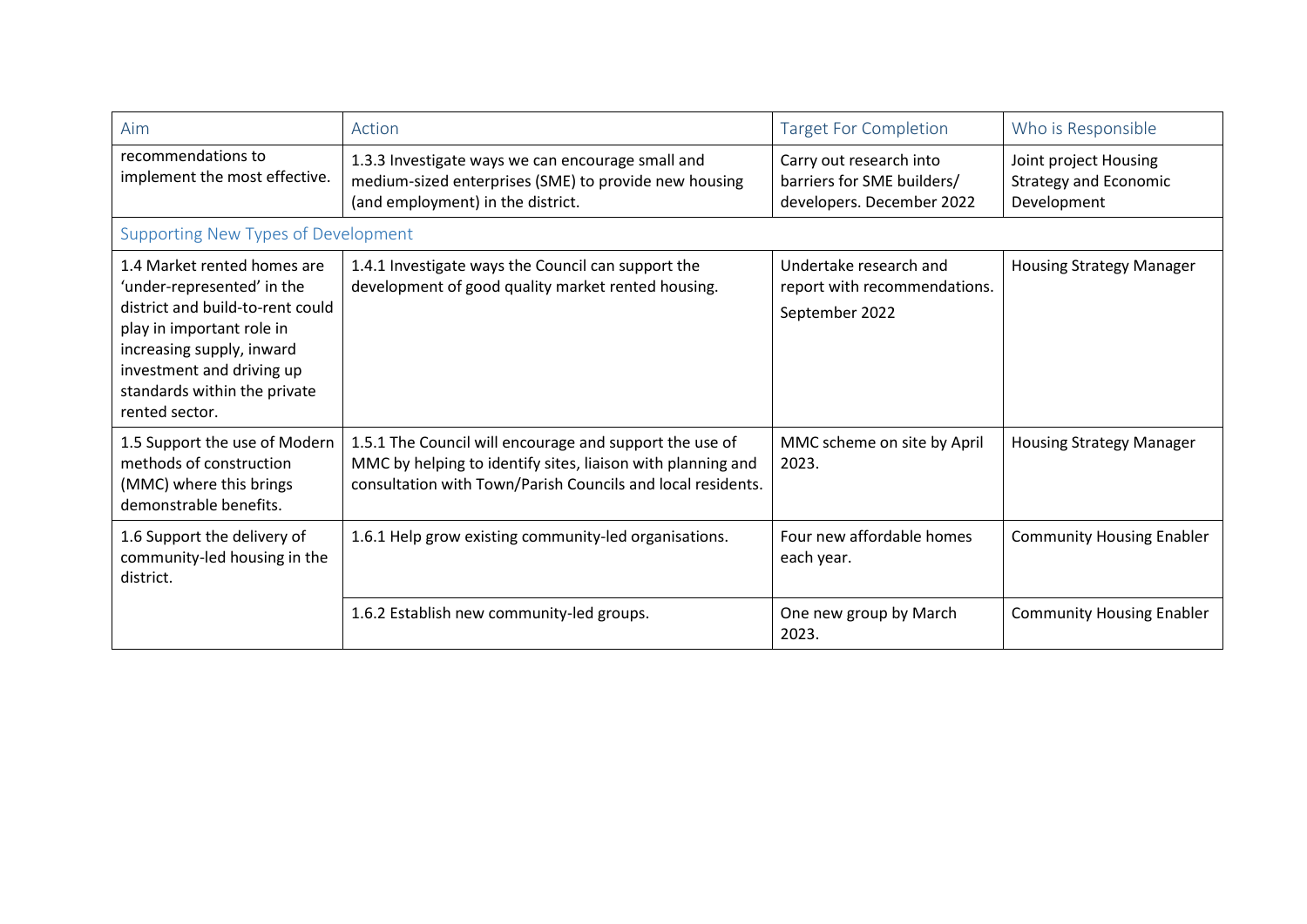| Aim                                                                                                                                                                       | Action                                                                                                                                                                                                                                                                                             | <b>Target For Completion</b>                                                                                                                                 | Who is Responsible                                                      |
|---------------------------------------------------------------------------------------------------------------------------------------------------------------------------|----------------------------------------------------------------------------------------------------------------------------------------------------------------------------------------------------------------------------------------------------------------------------------------------------|--------------------------------------------------------------------------------------------------------------------------------------------------------------|-------------------------------------------------------------------------|
| <b>Improving Energy Efficiency and Reducing Fuel Poverty</b>                                                                                                              |                                                                                                                                                                                                                                                                                                    |                                                                                                                                                              |                                                                         |
| 2.1 Identifying and analysing<br>the condition of private sector<br>housing stock. (Corporate Plan<br>Action Plan 1.2.3)                                                  | 2.1.1 Report on housing stock condition in the district.                                                                                                                                                                                                                                           | Condition survey March 2020.                                                                                                                                 |                                                                         |
| 2.2 Identifying the most<br>effective interventions to<br>improve conditions and<br>energy efficiency in private<br>sector housing. (Corporate<br>Plan Action Plan 1.2.2) | 2.2.1 Employ a dedicated Energy Officer to work alongside<br>the Environmental Policy Team to give focus to<br>development and delivery of energy efficiency policy and<br>schemes.                                                                                                                | New officer in post.<br>November 2021                                                                                                                        | <b>Housing Strategy Manager</b><br>and Environmental Policy<br>Officer. |
|                                                                                                                                                                           | 2.2.2 The Council and partners to lobby government to<br>secure long-term grant funding for energy efficiency works<br>for both privately owned and privately rented homes.                                                                                                                        | Make evidenced case for<br>continuity of funding.<br>December 2022                                                                                           | <b>Energy Officer</b>                                                   |
|                                                                                                                                                                           | 2.2.3 The Council will work with Norfolk Warm Homes and<br>other partners to produce a clear 'offer' for low income<br>households (and landlords) to improve energy efficiency.<br>This offer will include support from initial enquiry to final<br>installation - to 'hand hold' through process. | Establishment clear offer of<br>support & energy grants.<br><b>March 2022</b><br>Improved take up of existing<br>energy grants.<br>Annual monitoring report. | <b>Energy Officer</b>                                                   |
|                                                                                                                                                                           | 2.2.4 The Council and Norfolk Warm Homes will actively<br>promote energy efficiency measures. Promotion will be<br>direct to residents and through intermediaries such as<br>landlords, and parish and town councils.                                                                              | Promotion in place<br><b>March 2022</b><br>Raised awareness of<br>availability of energy grants.                                                             | <b>Energy Officer</b>                                                   |

### Theme 2 – Improving Housing Stock Condition in the Private Sector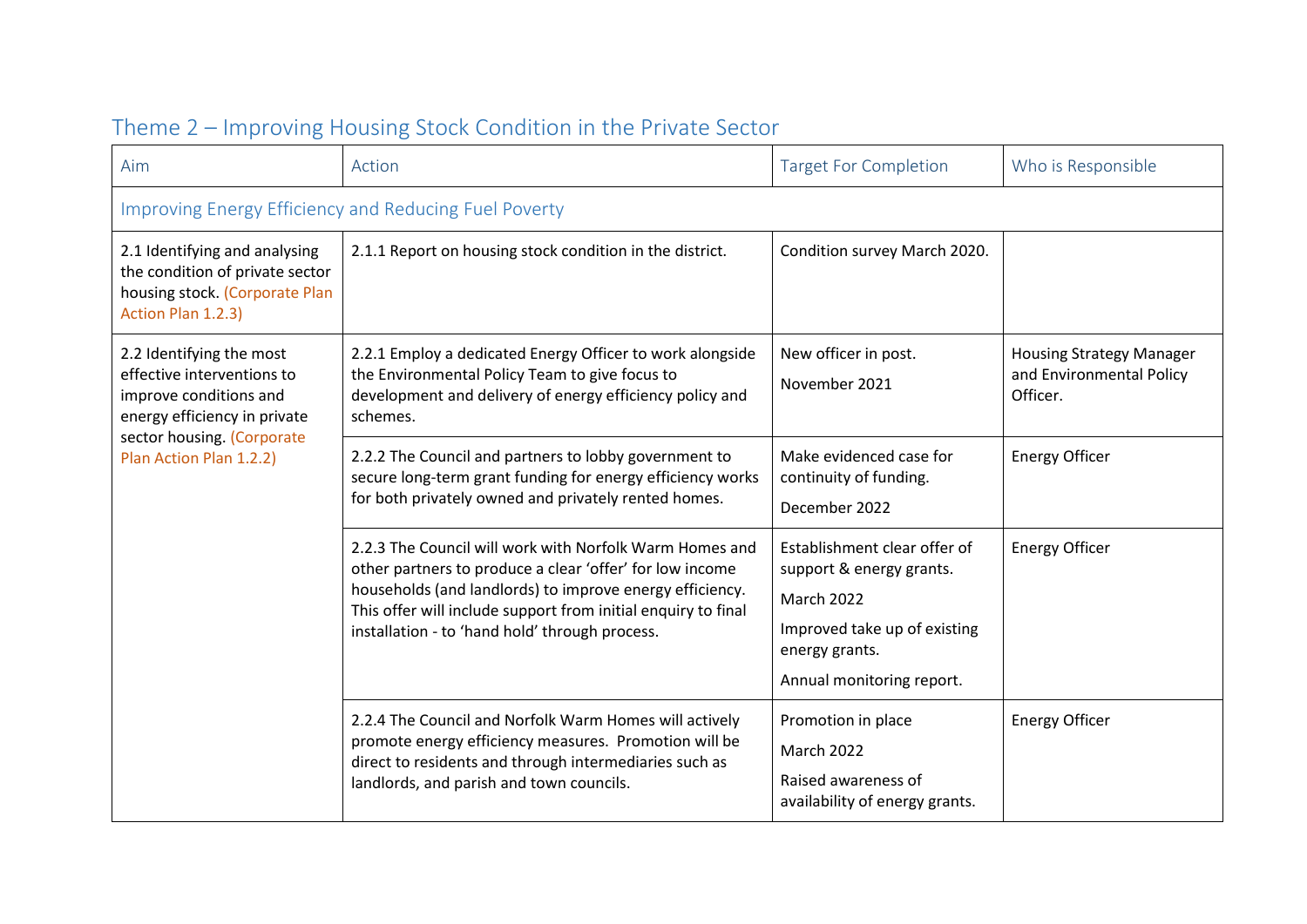| Aim                                                                                                                                                          | Action                                                                                                                                                                                                                                                                                      | <b>Target For Completion</b>                                                                                    | Who is Responsible    |
|--------------------------------------------------------------------------------------------------------------------------------------------------------------|---------------------------------------------------------------------------------------------------------------------------------------------------------------------------------------------------------------------------------------------------------------------------------------------|-----------------------------------------------------------------------------------------------------------------|-----------------------|
|                                                                                                                                                              |                                                                                                                                                                                                                                                                                             | Annual monitoring report.                                                                                       |                       |
|                                                                                                                                                              | 2.2.5 Working with Norfolk Warm Homes and other<br>partners the Council will consider an accreditation scheme<br>for contractors to help ensure capacity to deliver energy<br>efficiency and to promote local employment.                                                                   | Report with recommendations<br>on potential benefits of<br>scheme.<br>September 2022                            | <b>Energy Officer</b> |
|                                                                                                                                                              | 2.2.6 The Council will consider whether direct provision or<br>guaranteeing work for contractors will help ensure<br>contractors are available to carry out work.                                                                                                                           | Report with recommendations<br>on potential benefits of<br>scheme.<br>September 2022                            | <b>Energy Officer</b> |
|                                                                                                                                                              | 2.2.7 The Council will work with the district's country<br>estates, other private landlords and owners to identify<br>examples of good practice for making energy efficiency<br>improvements to older/listed buildings. The Council will<br>share and promote the good practice identified. | Report identifying good<br>practice examples.<br><b>March 2023</b>                                              | <b>Energy Officer</b> |
| 2.3 Investigating the viability<br>of methods to help reduce<br>fuel poverty amongst<br>vulnerable local residents.<br>(Corporate Plan Action Plan<br>1.2.4) | 2.3.1 The Council will work with landlords and the Eastern<br>Landlords association to encourage landlord take up of<br>energy efficiency improvement works.                                                                                                                                | Promotion campaign in place<br>March 2022<br>Improved take up of energy<br>grants.<br>Annual monitoring report. | <b>Energy Officer</b> |
|                                                                                                                                                              | 2.3.2 The Council will use the Building Research<br>Establishment Stock Condition Database <sup>2</sup> to target<br>properties for energy efficiency improvement works.                                                                                                                    | Targeting approach in place<br><b>March 2022</b>                                                                | <b>Energy Officer</b> |

 $2$  This database uses income and stock condition data to identify fuel poor households.

 $\overline{a}$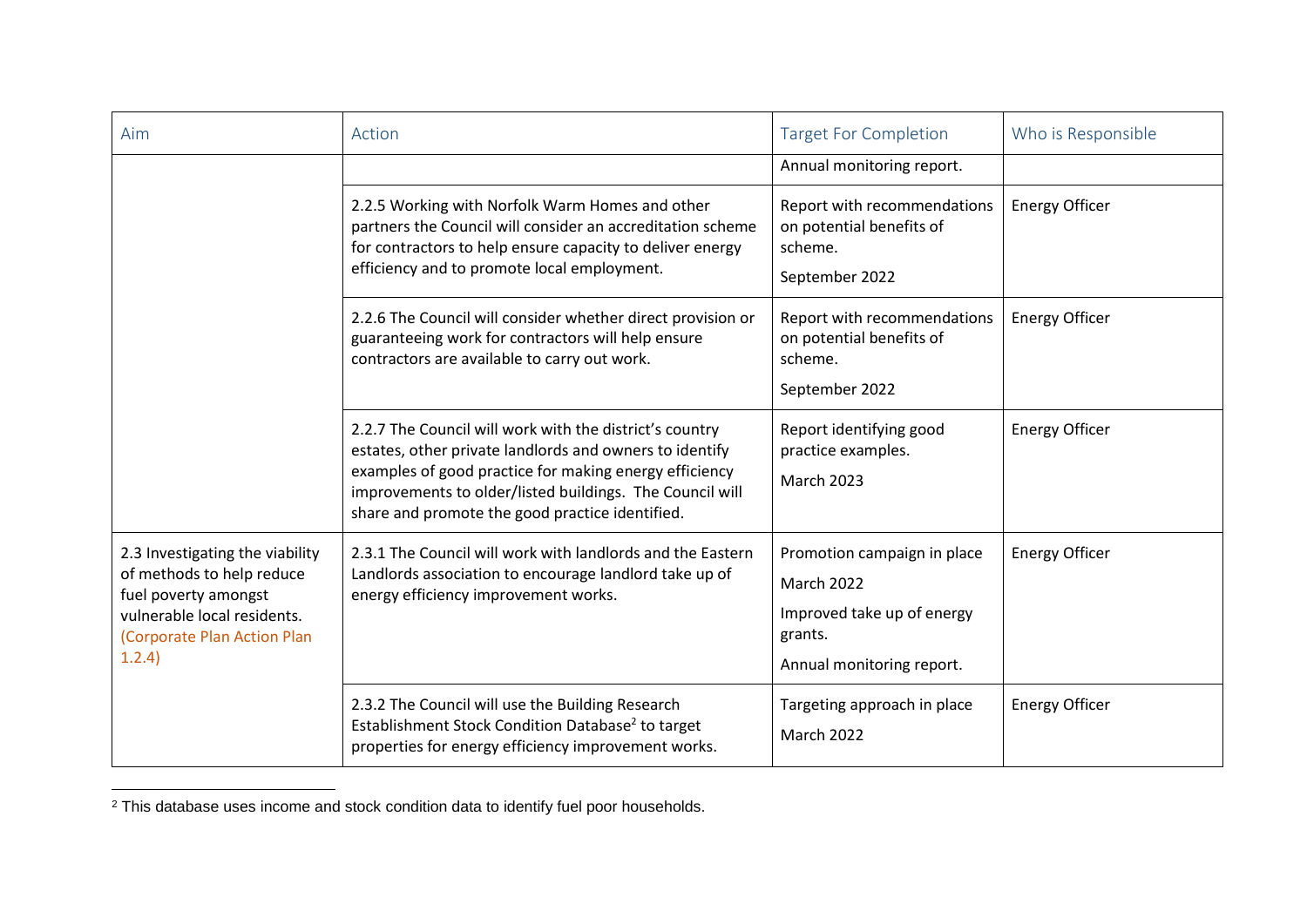| Aim                                                                             | Action                                                                                                                                                                                                                                                                                                                             | <b>Target For Completion</b>                                                             | Who is Responsible                                                                          |
|---------------------------------------------------------------------------------|------------------------------------------------------------------------------------------------------------------------------------------------------------------------------------------------------------------------------------------------------------------------------------------------------------------------------------|------------------------------------------------------------------------------------------|---------------------------------------------------------------------------------------------|
|                                                                                 |                                                                                                                                                                                                                                                                                                                                    | Improved take up of energy<br>grants.<br>Annual monitoring report.                       |                                                                                             |
| <b>Tackling Disrepair</b>                                                       |                                                                                                                                                                                                                                                                                                                                    |                                                                                          |                                                                                             |
| 2.4 Help owners of private<br>sector housing remedy<br>disrepair.               | 2.4.1 The Council will carry out research to identify<br>examples of good practice (use of legislation, grants and<br>other incentives) to tackle homes in disrepair. The Council<br>will consider adopting good practice measures where these<br>bring benefits which justify the costs of the interventions.                     | Report with recommendations<br>on actions the Council could<br>take.<br><b>June 2022</b> | <b>Housing Strategy Manager</b><br>and Public Protection &<br><b>Commercial Manager</b>     |
| <b>Tackling Empty Homes</b>                                                     |                                                                                                                                                                                                                                                                                                                                    |                                                                                          |                                                                                             |
| 2.5 Reduce the number and<br>negative impact of empty<br>homes in the district. | 2.5.1 The Council will carry out research to identify<br>examples of good practice (use of legislation, grants and<br>other incentives) to reduce the number of long-term<br>empty homes. The Council will consider adopting good<br>practice measures where these bring benefits which justify<br>the costs of the interventions. | Report with recommendations<br>on actions the Council could<br>take.<br>June 2022        | Housing Strategy Manager,<br>Revenues Manager and<br><b>Environmental Health</b><br>Manager |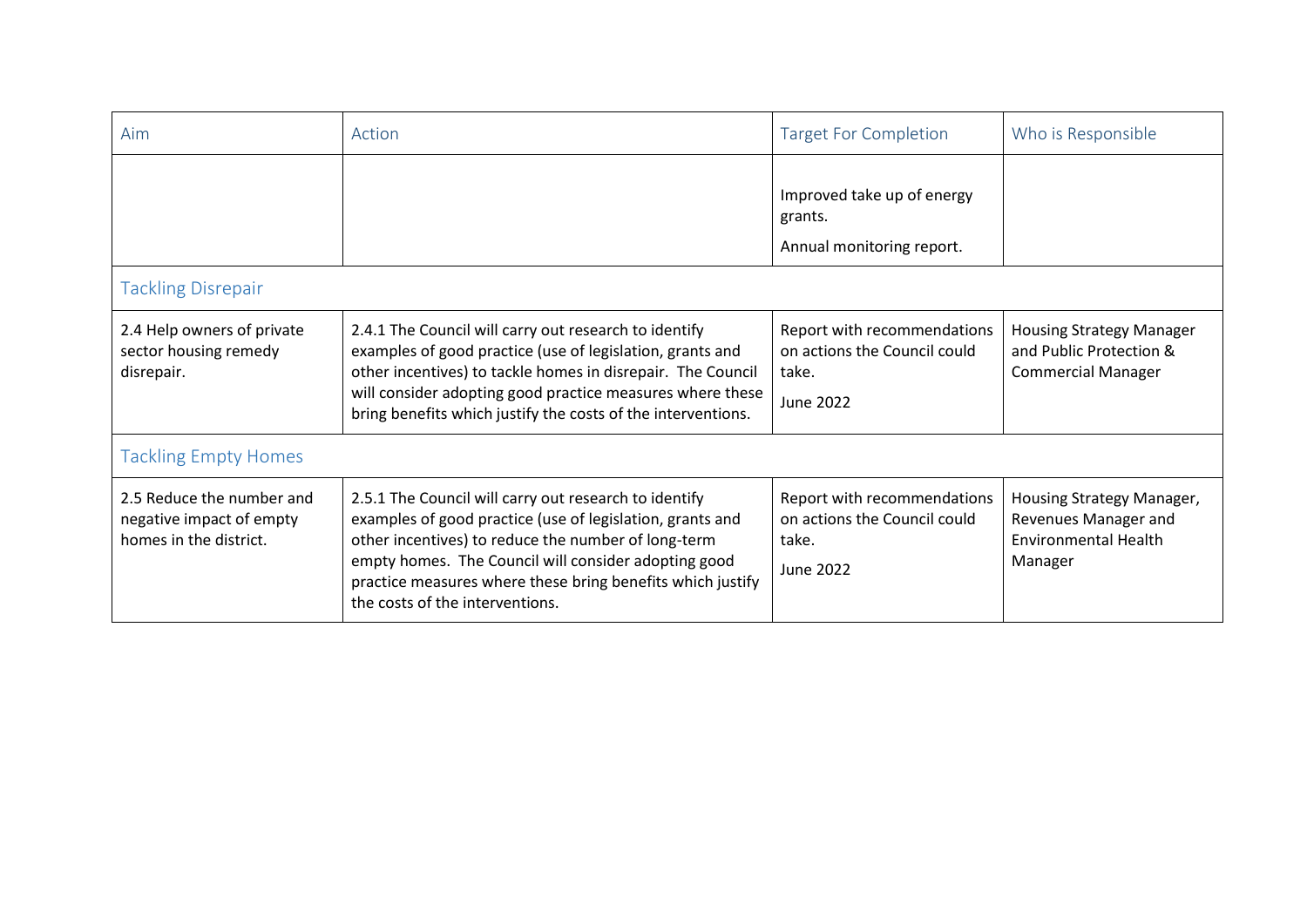| Aim                                                                                                                                                                                                                                                                                                                       | Action                                                                                                                                                                                                                                                                       | <b>Target For Completion</b>                                                                        | Who is Responsible                                                                   |  |
|---------------------------------------------------------------------------------------------------------------------------------------------------------------------------------------------------------------------------------------------------------------------------------------------------------------------------|------------------------------------------------------------------------------------------------------------------------------------------------------------------------------------------------------------------------------------------------------------------------------|-----------------------------------------------------------------------------------------------------|--------------------------------------------------------------------------------------|--|
| Managing the Loss of Affordable Homes                                                                                                                                                                                                                                                                                     |                                                                                                                                                                                                                                                                              |                                                                                                     |                                                                                      |  |
| 3.1 Explore whether the<br>District Council should<br>consider the acquisition of<br>older Victory Housing Trust<br>(Flagship) properties in rural<br>locations and then upgrade<br>and make available for market<br>rent.<br>(Corporate Plan Action Plan<br>1.5.3)                                                       | 3.1.1 The Council will work with Flagship to review all<br>proposed disposals and consider alternative options<br>(including NNDC purchase).                                                                                                                                 | <b>Monthly Meetings</b><br>established.<br><b>March 2021</b>                                        | <b>Housing Strategy Manager</b>                                                      |  |
|                                                                                                                                                                                                                                                                                                                           | 3.1.2 Consider purchase of Flagship properties as part of<br>the business case for a housing company. See Theme $1 -$<br>Increasing the Supply of Housing (Direct Delivery).                                                                                                 | Updated business case.<br>December 2021                                                             | <b>Housing Strategy Manager</b>                                                      |  |
| <b>Supporting Access to Home Ownership</b>                                                                                                                                                                                                                                                                                |                                                                                                                                                                                                                                                                              |                                                                                                     |                                                                                      |  |
| 3.2 Explore ways to help<br>households into owner-<br>occupation, including<br>consideration of mortgage<br>facilitation schemes; lending<br>to allow people to buy their<br>own home, meaning that<br>more local people can remain<br>in the communities that they<br>call home<br>(Corporate Plan Action Plan<br>1.5.2) | 3.2.1 The council will work with partners to raise<br>awareness and understanding of shared ownership and<br>other low cost home ownership homes.                                                                                                                            | Promotional campaign in<br>place.<br>December 2021                                                  | <b>Housing Strategy Manager</b>                                                      |  |
|                                                                                                                                                                                                                                                                                                                           | 3.2.2 The council will research current mortgage<br>availability and consider whether the council itself should<br>become a mortgage lender for shared ownership and other<br>low cost home ownership homes if there is a significant<br>gap in availability.                | Report with recommendations<br>on potential benefits.<br>December 2021                              | <b>Housing Strategy Manager</b>                                                      |  |
|                                                                                                                                                                                                                                                                                                                           | 3.2.3 The Council will ensure that, through appropriate<br>housing policies and policy in the emerging Local Plan, the<br>government's new low cost home ownership product First<br>Homes is implanted effectively - to deliver locally<br>affordable home ownership options | Included in new Local Plan.<br>September 2021<br>Housing Policy and Processes.<br><b>March 2022</b> | Planning Policy Manager,<br><b>Housing Strategy Manager</b><br>and Principal Lawyer. |  |

## Theme 3 – Making Best Use of Existing Homes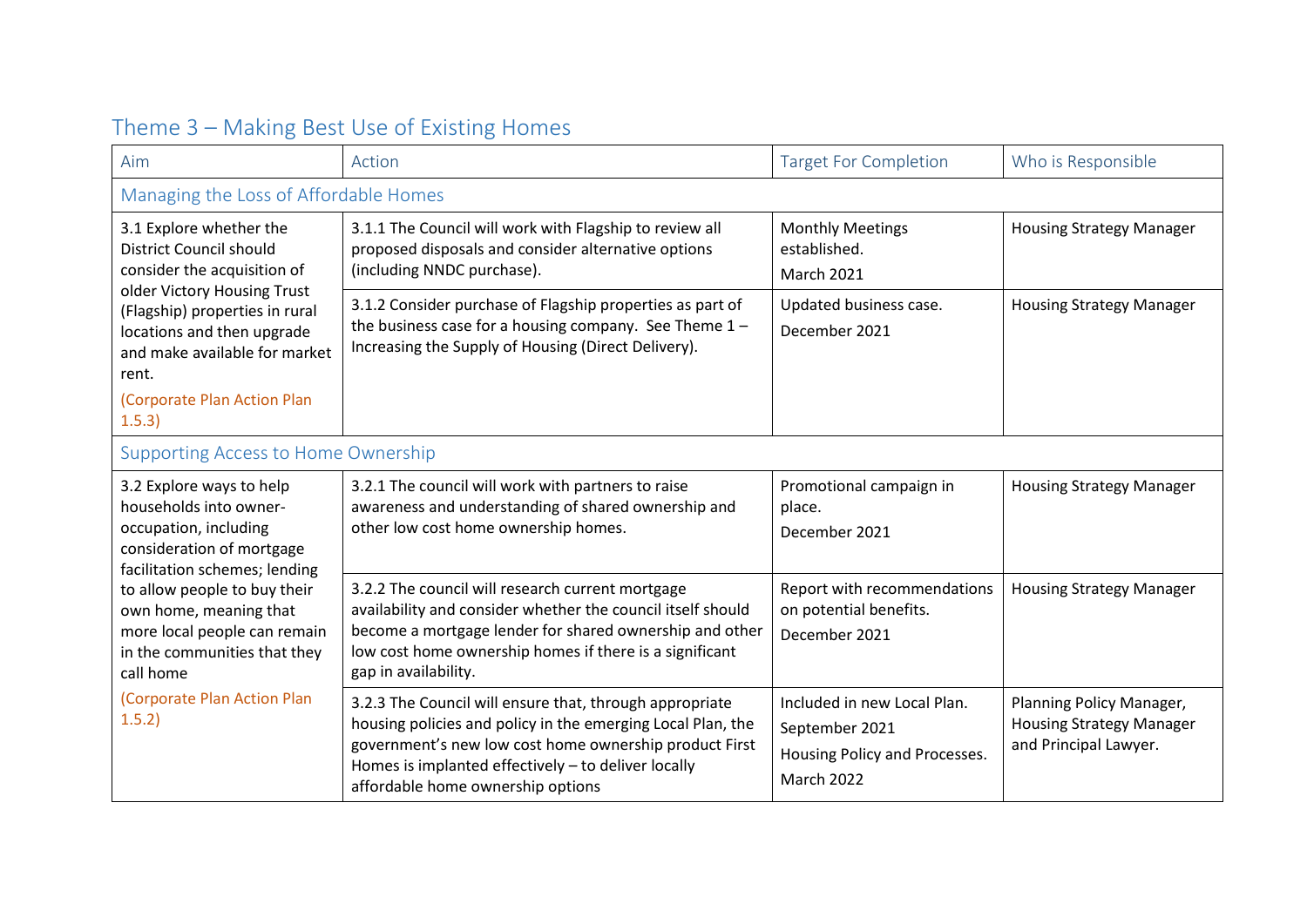| Aim                                                                                                                                                                                                   | Action                                                                                                                                                                                                              | <b>Target For Completion</b>                                            | Who is Responsible              |
|-------------------------------------------------------------------------------------------------------------------------------------------------------------------------------------------------------|---------------------------------------------------------------------------------------------------------------------------------------------------------------------------------------------------------------------|-------------------------------------------------------------------------|---------------------------------|
| <b>Allocating Homes Fairly</b>                                                                                                                                                                        |                                                                                                                                                                                                                     |                                                                         |                                 |
| 3.3 Ensure the system for<br>prioritising housing need and<br>letting homes makes the best<br>use of available affordable<br>homes.                                                                   | 3.3.1 The council will undertake analysis to understand<br>housing needs and review the effectiveness of the current<br>allocation agreement (specifically looking at local lets and<br>at priority for move on).   | Undertake analysis and report<br>on current system.<br>November 2022    | <b>Housing Options Manager</b>  |
| <b>Accessing Alternative Housing Options</b>                                                                                                                                                          |                                                                                                                                                                                                                     |                                                                         |                                 |
| 3.4 House sharing could be an<br>affordable solution for some<br>single person households and<br>may help older residents who<br>are under-occupying and<br>maybe facing isolation and<br>loneliness. | 3.4.1 The council will work with partner Registered<br>Providers to consider building new shared housing<br>schemes.                                                                                                | Develop proposal to share<br>with RP partners<br>April 2022             | <b>Housing Strategy Manager</b> |
|                                                                                                                                                                                                       | 3.4.2 The council will investigate promotion of a scheme to<br>facilitate multigenerational living.                                                                                                                 | Undertake analysis and<br>develop proposal<br>April 2022                | <b>Housing Options Manager</b>  |
| 3.5 The council will consider<br>how it or partner Registered<br>Providers could expand the<br>private rented sector.                                                                                 | 3.5.1 Consider the establishment of a private sector leasing<br>scheme (leasing homes from landlords providing greater<br>security of income to the landlord and a guaranteed supply<br>of homes to the council).   | Report with recommendations<br>on potential benefits.<br>September 2022 | <b>Housing Options Manager</b>  |
|                                                                                                                                                                                                       | 3.5.2 Work with the Eastern Landlords Association to<br>provide better support and information to existing and<br>prospective landlords. This could include advertising their<br>homes/finding prospective tenants. | Report with recommendations<br>on potential benefits.<br>September 2022 | <b>Housing Options Manager</b>  |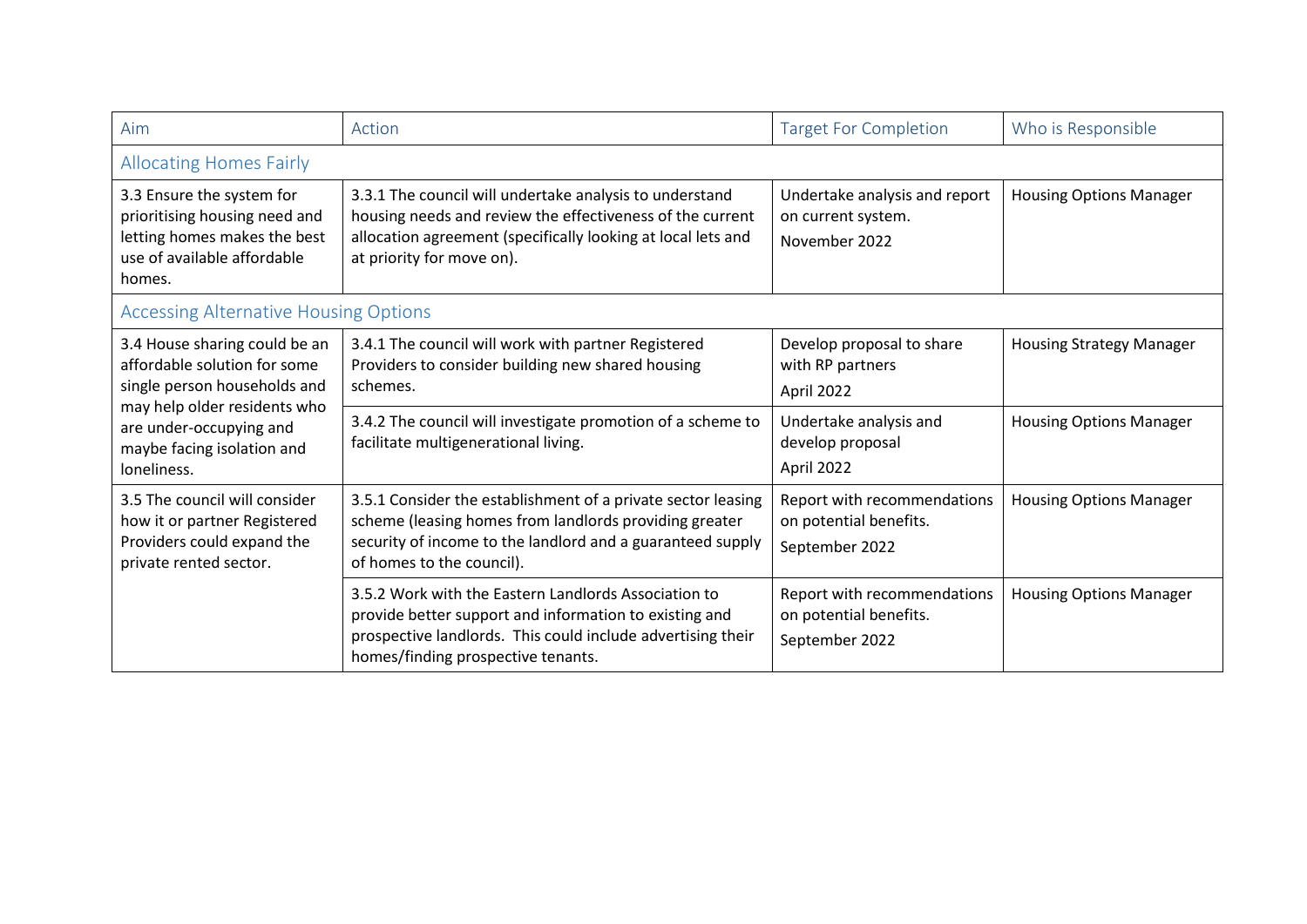| Aim                                                                                                                                                                | Action                                                                                                                                                                                                                         | <b>Target For Completion</b>                                                                                                                              | Who is Responsible                                                                                  |
|--------------------------------------------------------------------------------------------------------------------------------------------------------------------|--------------------------------------------------------------------------------------------------------------------------------------------------------------------------------------------------------------------------------|-----------------------------------------------------------------------------------------------------------------------------------------------------------|-----------------------------------------------------------------------------------------------------|
|                                                                                                                                                                    | Prevention of Homelessness and Help for those who are Homeless                                                                                                                                                                 |                                                                                                                                                           |                                                                                                     |
| 4.1 The impact of<br>homelessness is major and<br>preventing crisis is far more<br>effective and beneficial than<br>tackling homelessness once it<br>has happened. | 4.1.1 The Council's People Services teams working with<br>other Council teams and external partners will identify<br>people 'at risk of crisis' and develop action to help prevent<br>crisis.                                  | New staff structure for People<br>Services.<br>Sept 2021<br>Service Review.<br>Sept 2022                                                                  | <b>Assistant Director People</b><br><b>Services</b><br><b>Assistant Director People</b><br>Services |
| 4.2 Developing and<br>implementing a new<br>Homelessness and Rough<br>Sleepers Strategy and Action<br>Plan (Corporate Plan Action<br>Plan 1.4.1).                  | 4.2.1 The Council will continue to deliver actions in the<br>new Homelessness and Rough Sleeper Strategy.                                                                                                                      | <b>Annual Monitoring</b><br>April 2021 to April 2025                                                                                                      | <b>Housing Options Manager</b>                                                                      |
|                                                                                                                                                                    | 4.2.2 The Council will deliver four units of move on<br>accommodation for rough sleepers and explore options to<br>provide better forms of temporary accommodation,<br>including further direct delivery of temporary housing. | Complete purchase and let the<br>four NSAP units.<br>June 2021.                                                                                           | <b>Estates Manager, Property</b><br>Services Manager and<br>Housing Options Manager.                |
|                                                                                                                                                                    |                                                                                                                                                                                                                                | Complete the conversion of<br>Lushers Passage to provide an<br>additional TA unit.<br>January 2022                                                        | <b>Estates Manager, Property</b><br>Services Manager and<br>Housing Options Manager.                |
|                                                                                                                                                                    |                                                                                                                                                                                                                                | Review Property and Asset<br>management processes to<br>ensure the Council is able to<br>provide safe housing which<br>maximises income.<br>December 2021 | <b>Estates Manager, Property</b><br>Services Manager and<br>Housing Options Manager.                |

### Theme 4 – Supporting Vulnerable Residents (to access & sustain suitable housing)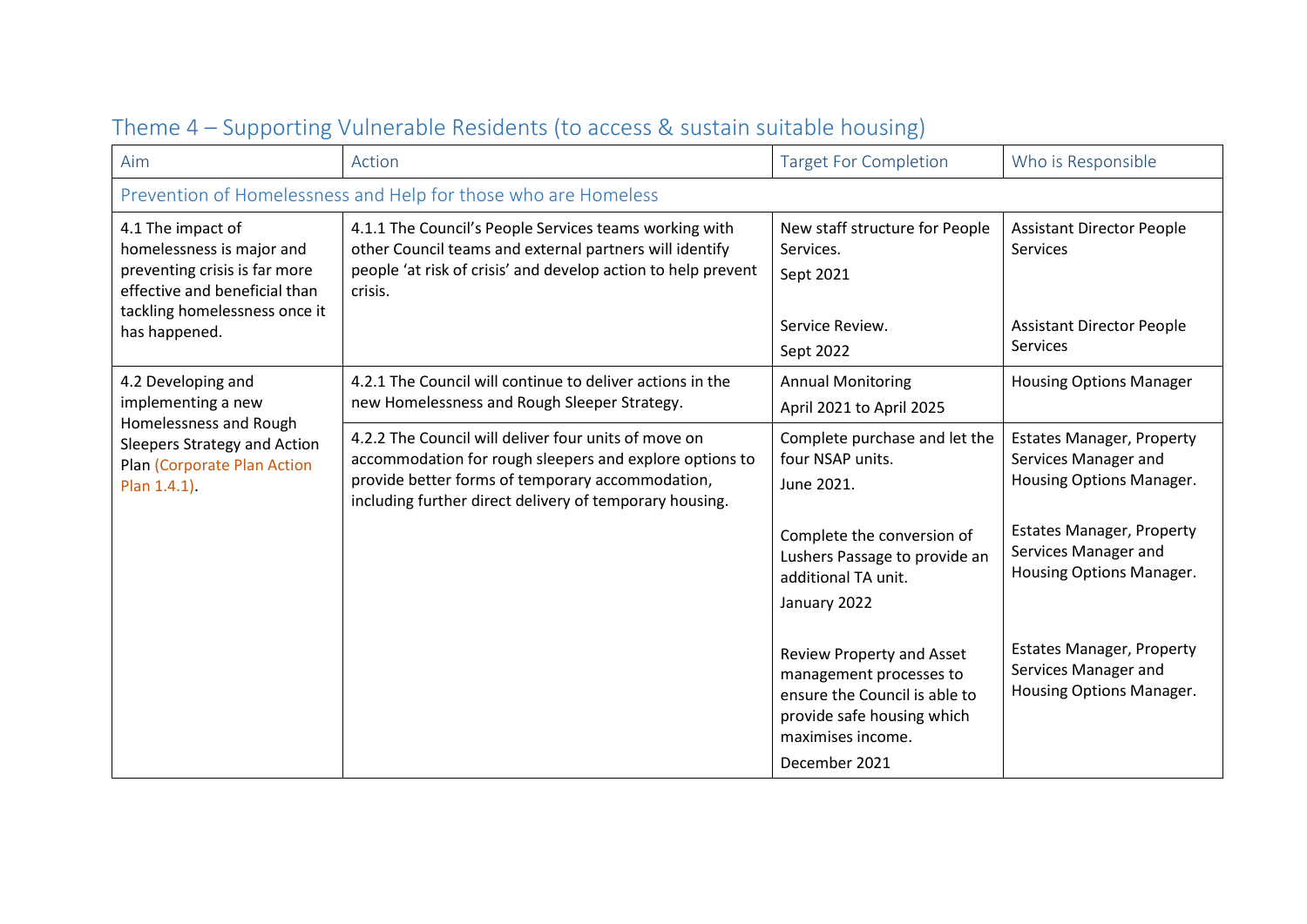| Aim                                                                                                                                                                                                                          | Action                                                                                                                                                                                                    | <b>Target For Completion</b>                                                                             | Who is Responsible                                             |
|------------------------------------------------------------------------------------------------------------------------------------------------------------------------------------------------------------------------------|-----------------------------------------------------------------------------------------------------------------------------------------------------------------------------------------------------------|----------------------------------------------------------------------------------------------------------|----------------------------------------------------------------|
|                                                                                                                                                                                                                              | 4.2.3 The Council will play an active part in the Norfolk<br>Strategic Housing Partnership project to end homelessness<br>in Norfolk and will help deliver the emerging action plan<br>from this project. | Contribute to the<br>development and delivery of<br>the action plan.<br>September 2021                   | <b>Housing Strategy Manager</b>                                |
| Provision of Specialist Housing - New and Adapted                                                                                                                                                                            |                                                                                                                                                                                                           |                                                                                                          |                                                                |
| 4.3 Provide safe<br>accommodation and support<br>to those fleeing domestic<br>abuse                                                                                                                                          | 4.3.1 The Council will work with Norfolk County Council to<br>develop and deliver a strategy for the delivery of new<br>provision.                                                                        | Contribute to the<br>development and delivery of<br>the strategy.<br>September 2021                      | <b>Assistant Director People</b><br>Services                   |
|                                                                                                                                                                                                                              |                                                                                                                                                                                                           | Complete target hardening<br>works to all council owned<br>temporary accommodation.<br><b>March 2022</b> | <b>Housing Options Manager</b>                                 |
| 4.4 Working with partners to<br>deliver 500 units of Housing<br>with Care / Extra Care<br>(Corporate Plan Action Plan<br>$1.6.1$ )                                                                                           | 4.4.1 The Council will continue to work with partners to<br>deliver 500 Housing with Care Homes - through helping<br>with site identification, the planning process and funding<br>of schemes.            | One new site (c50 homes) per<br>year.<br>Annual monitoring report.<br>April 2021 - April 2025            | <b>Housing Strategy Manager</b>                                |
| 4.5 Safe, secure, warm and<br>accessible housing can make a<br>huge difference to the quality<br>of life and health of older or<br>disabled people and there is a<br>significant shortage of these<br>homes in the district. | 4.5.1 The Council will ensure that new homes meet the<br>needs of older and disabled households by ensuring<br>policies in the new local plan provide sufficient new<br>suitable homes.                   | Liaise with Planning Policy to<br>finalise housing policies<br>September 2021                            | <b>Housing Strategy Manager</b><br>and Planning Policy Manager |
|                                                                                                                                                                                                                              | 4.5.2 The Council will work with RP partners to ensure that<br>new affordable homes meet the needs of older and<br>disabled local residents.                                                              | Analyse housing need and<br>provide housing mix for new<br>developments<br>Annual monitoring report.     | <b>Housing Strategy Manager</b>                                |
|                                                                                                                                                                                                                              |                                                                                                                                                                                                           | April 2021 - April 2025                                                                                  |                                                                |